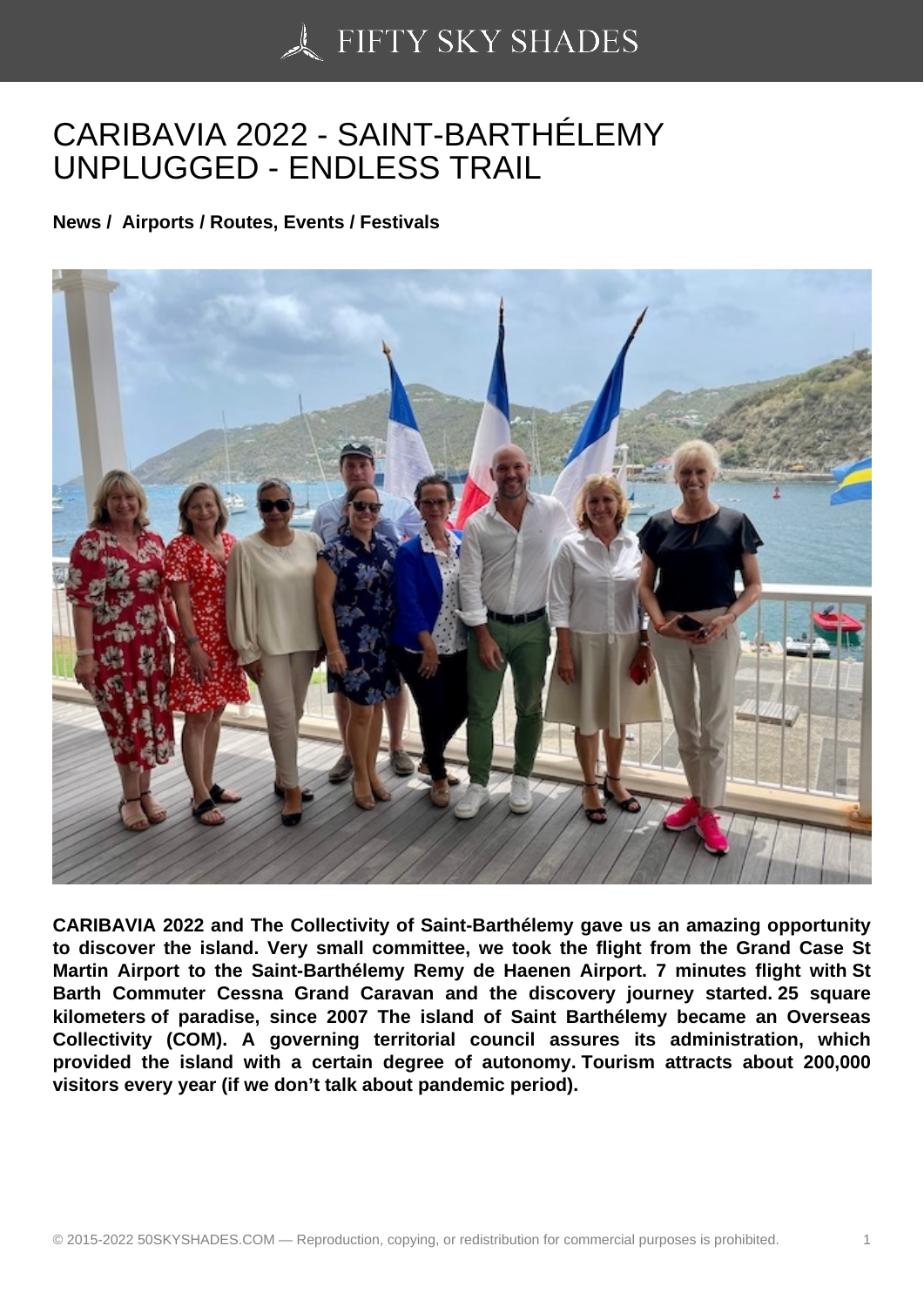

We had the chance to discuss tourism and aviation actualities with The President of the Collectivity Mr. Xavier Lédéé, Director of the airport, Mr. Fabrice Danet and President of CTTSB Pascale Minarro.



Tourism at Saint-Barthélemy Island is the only sustainable activity. Saint-Barthélemy can not have mass tourism. The airport is as big as it is and already working on full capacity. The harbor is small, so it can welcome only limited number of yachts. It is very important to keep and improve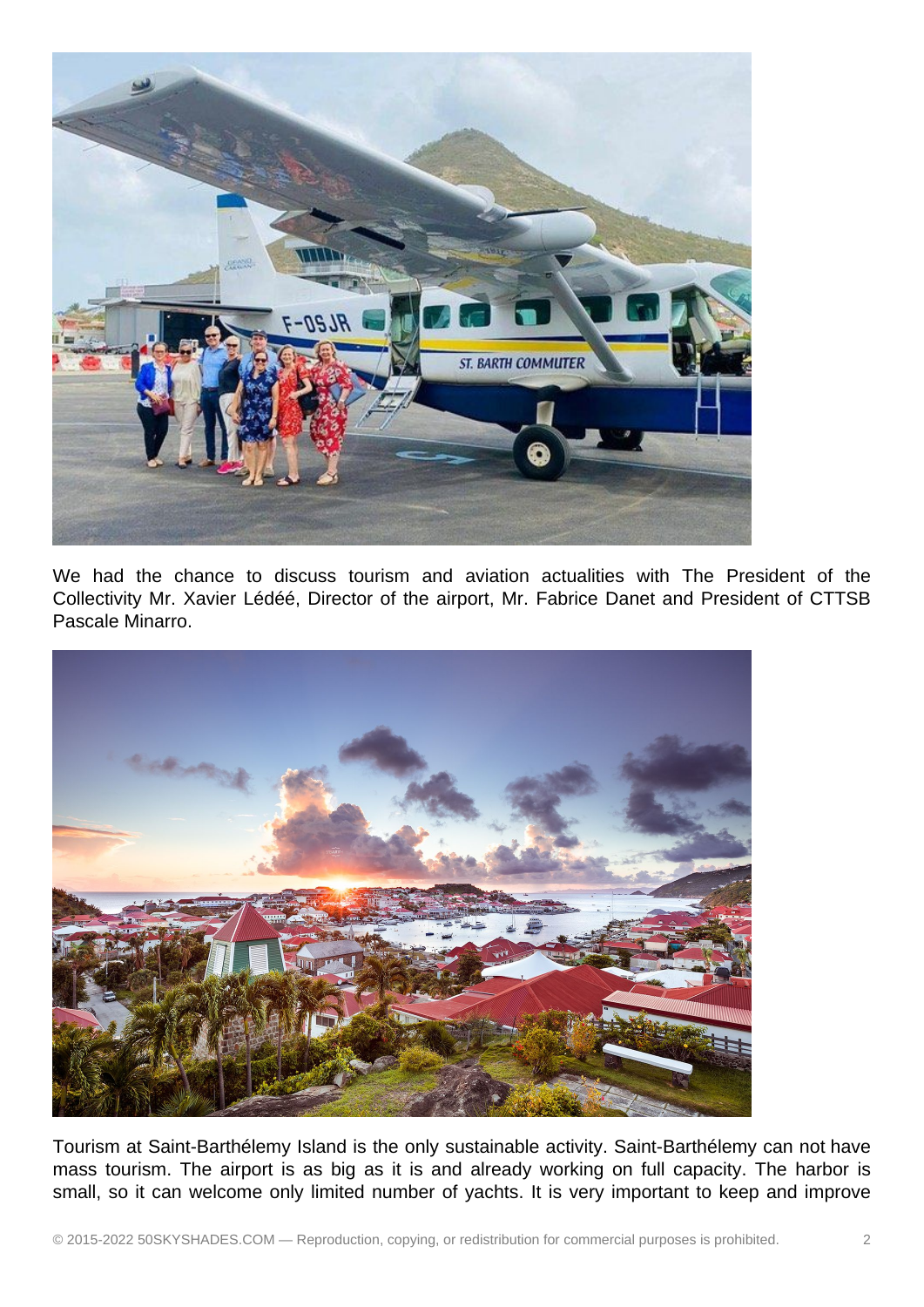for tourism development. The main moto of tourism on Saint Barths – it is not about quantity; it is about quality.

It is very important to keep the balance between high-quality tourism on the island and local life. Tourism obviously is very important for the island. Many other activities are directly depending of tourism. Tourism is changing as well. It becomes easier to travel, for many people. Saint-Barth has its popularity. The President of the Collectivity Mr.Xavier Lédéé told: "We must make sure that people who come to the island are coming because they like the island, not because they want to be seen on the island."

We are happy to share with you key points of our discussion with Mr. Xavier Lédéé:

[Planning your trip to Saint-Barthélemy this link is more than useful to be sure every d](https://www.youtube.com/watch?v=WYzQOQB1JRU&t=1s)etailis arranged and every question answered. The Territorial Committee of Tourism of Saint Barthélemy takes care of all the tourist activities of the island. For example events, activities, accommodation, restaurants, shopping and tourist spots. The CTTSB takes care of welcoming guests so that they would dream stay on the island of St Barth.

The rich heritage of the island and the variety of event offerings: https://www.saintbarthtourisme.com